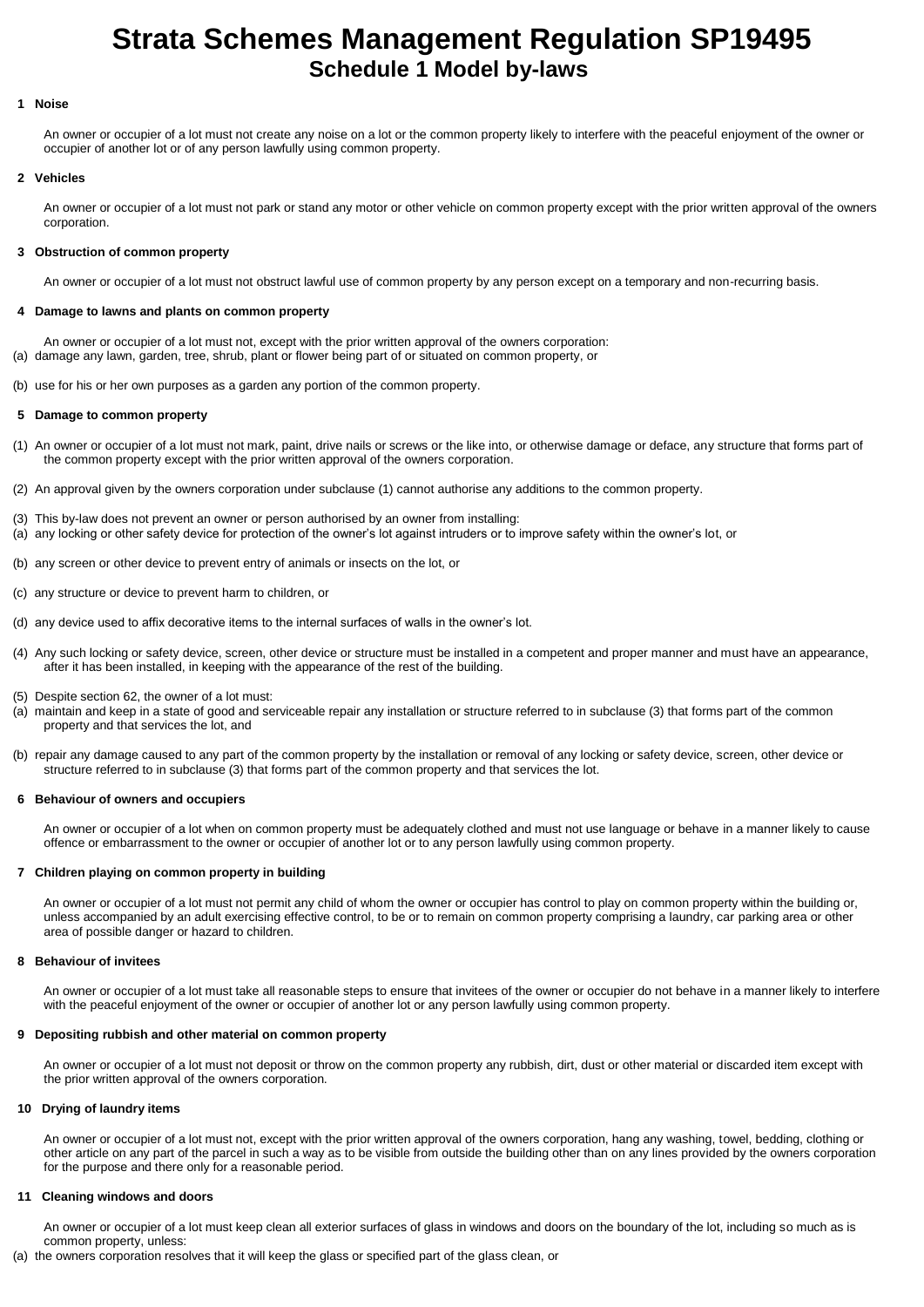(b) that glass or part of the glass cannot be accessed by the owner or occupier of the lot safely or at all.

# **12 Storage of inflammable liquids and other substances and materials**

- (1) An owner or occupier of a lot must not, except with the prior written approval of the owners corporation, use or store on the lot or on the common property any inflammable chemical, liquid or gas or other inflammable material.
- (2) This by-law does not apply to chemicals, liquids, gases or other material used or intended to be used for domestic purposes, or any chemical, liquid, gas or other material in a fuel tank of a motor vehicle or internal combustion engine.

#### **13 Moving furniture and other objects on or through common property**

- (1) An owner or occupier of a lot must not transport any furniture or large object through or on common property within the building unless sufficient notice has first been given to the executive committee so as to enable the executive committee to arrange for its nominee to be present at the time when the owner or occupier does so.
- (2) An owners corporation may resolve that furniture or large objects are to be transported through or on the common property (whether in the building or not) in a specified manner.
- (3) If the owners corporation has specified, by resolution, the manner in which furniture or large objects are to be transported, an owner or occupier of a lot must not transport any furniture or large object through or on common property except in accordance with that resolution.

#### **14 Floor coverings**

- (1) An owner of a lot must ensure that all floor space within the lot is covered or otherwise treated to an extent sufficient to prevent the transmission from the floor space of noise likely to disturb the peaceful enjoyment of the owner or occupier of another lot.
- (2) This by-law does not apply to floor space comprising a kitchen, laundry, lavatory or bathroom.

# **15 Garbage disposal**

- (1) An owner or occupier of a lot in a strata scheme that does not have shared receptacles for garbage, recyclable material or waste:
- (a) must maintain such receptacles within the lot, or on such part of the common property as may be authorised by the owners corporation, in clean and dry condition and (except in the case of receptacles for recyclable material) adequately covered, and
- (b) must ensure that before refuse, recyclable material or waste is placed in the receptacles it is, in the case of refuse, securely wrapped or, in the case of tins or other containers, completely drained, or, in the case of recyclable material or waste, separated and prepared in accordance with the applicable recycling guidelines, and
- (c) for the purpose of having the garbage, recyclable material or waste collected, must place the receptacles within an area designated for that purpose by the owners corporation and at a time not more than 12 hours before the time at which garbage, recyclable material or waste is normally collected, and
- (d) when the garbage, recyclable material or waste has been collected, must promptly return the receptacles to the lot or other area referred to in paragraph (a),
- (e) must not place any thing in the receptacles of the owner or occupier of any other lot except with the permission of that owner or occupier, and
- (f) must promptly remove any thing which the owner, occupier or garbage or recycling collector may have spilled from the receptacles and must take such action as may be necessary to clean the area within which that thing was spilled.
- (2) An owner or occupier of a lot in a strata scheme that has shared receptacles for garbage, recyclable material or waste:
- (a) must ensure that before refuse, recyclable material or waste is placed in the receptacles it is, in the case of refuse, securely wrapped or, in the case of tins or other containers, completely drained, or, in the case of recyclable material or waste, separated and prepared in accordance with the applicable recycling guidelines, and
- (b) must promptly remove any thing which the owner, occupier or garbage or recycling collector may have spilled in the area of the receptacles and must take such action as may be necessary to clean the area within which that thing was spilled.

# **16 Keeping of animals**

**Option A Note.** Select option A, B or C. If no option is selected, option A will apply.

**(1)** Subject to section 49 (4), an owner or occupier of a lot must not, without the prior written approval of the owners corporation, keep any animal (except fish kept in a secure aquarium on the lot) on the lot or the common property. The owners corporation must not unreasonably withhold its approval of the keeping of an animal on a lot or the common property.

# **17 Appearance of lot**

- (1) The owner or occupier of a lot must not, without the prior written approval of the owners corporation, maintain within the lot anything visible from outside the lot that, viewed from outside the lot, is not in keeping with the rest of the building.
- (2) This by-law does not apply to the hanging of any washing, towel, bedding, clothing or other article as referred to in by-law 10.

# **18 Change in use of lot to be notified**

An occupier of a lot must notify the owners corporation if the occupier changes the existing use of the lot in a way that may affect the insurance premiums for the strata scheme (for example, if the change of use results in a hazardous activity being carried out on the lot, or results in the lot being used for commercial or industrial purposes rather than residential purposes).

# **19 Provision of amenities or services**

- (1) The owners corporation may, by special resolution, determine to enter into arrangements for the provision of the following amenities or services to one or more of the lots, or to the owners or occupiers of one or more of the lots:
- (a) window cleaning,